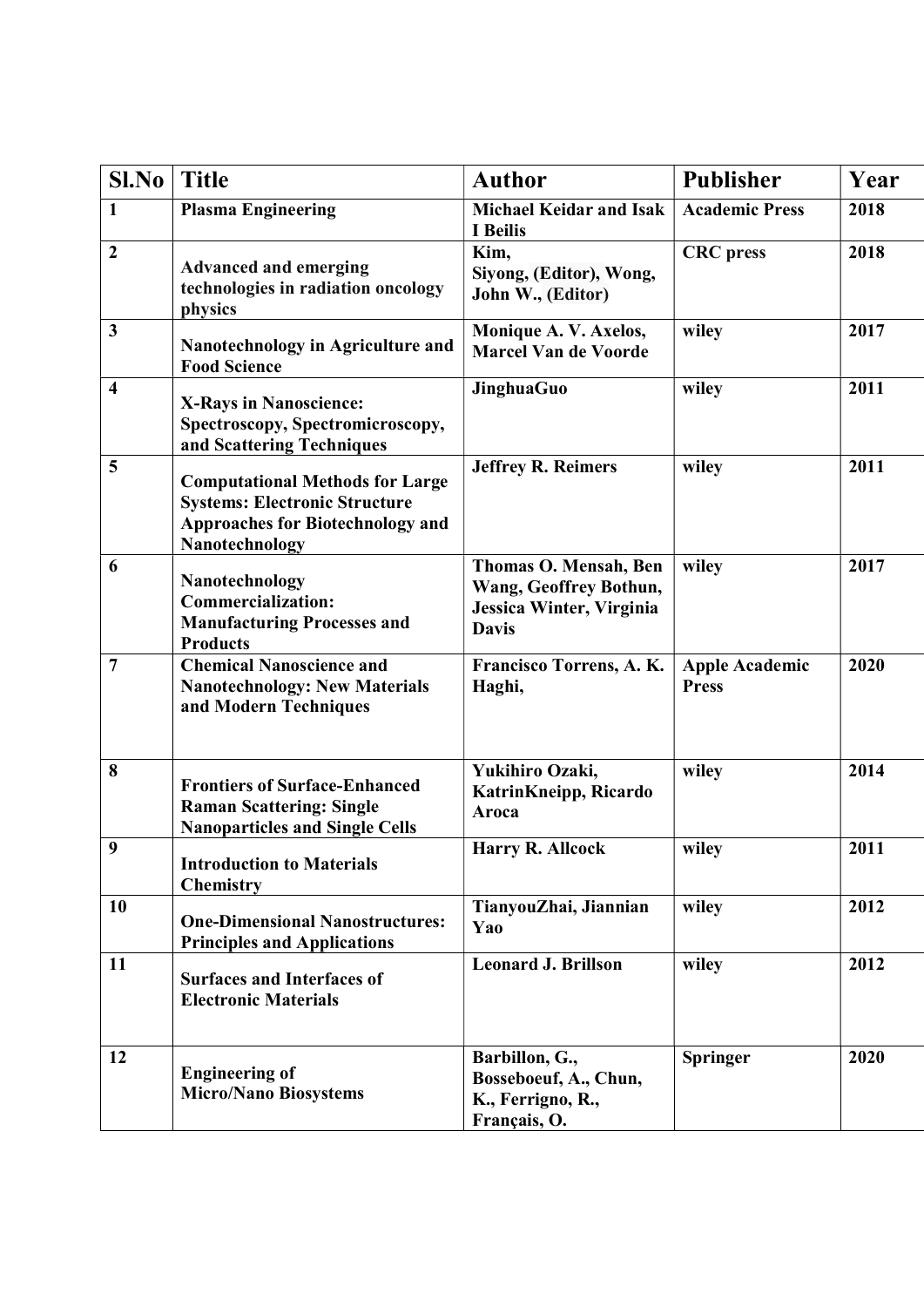| 13 | <b>Women in Nanotechnology</b>                                                                          | Norris, Pamela,<br>Friedersdorf, Lisa E.<br>(Eds.)                   | springer         | 2019   |
|----|---------------------------------------------------------------------------------------------------------|----------------------------------------------------------------------|------------------|--------|
| 14 | <b>Nanoscience and Nanotechnology</b><br>in Foods and Beverages                                         | VellaichamyChelladurai,<br>Digvir S. Jayas                           | <b>CRC</b> Press | 2019   |
| 15 | <b>Polyurethane Insulation</b><br><b>Foams for Energy and</b><br><b>Sustainability</b>                  | Burgaz, Engin                                                        | <b>Springer</b>  | 2019   |
| 16 | <b>Nanoscale Materials for</b><br><b>Warfare Agent</b><br><b>Detection: Nanoscience</b><br>for Security | Bittencourt, Carla,<br>Ewels, Chris, Llobet,<br><b>Eduard (Eds.)</b> | <b>Springer</b>  | 2019   |
| 17 | <b>Nanomaterials for</b><br><b>Healthcare, Energy and</b><br><b>Environment</b>                         | Liu, Xiaoyi                                                          | <b>Springer</b>  | 2019   |
| 18 | <b>Nanomaterials for Eco-friendly</b><br><b>Applications</b>                                            | <b>Kopp Alves, Annelise</b><br>(Ed.)                                 | <b>Springer</b>  | 2019   |
| 19 | <b>Nanoscale Photonics and</b><br>Optoelectronics                                                       | Zhiming M. Wang<br><b>Arup Neogi</b>                                 | <b>Springer</b>  | latest |
| 20 | Nanophotonics,<br>Nanooptics,<br>Nanobiotechnology, and<br><b>Their Applications</b>                    | Fesenko, Olena,<br>Yatsenko, Leonid (Eds.)                           | <b>Springer</b>  | 2019   |
| 21 | <b>Thermoelectric Thin</b><br><b>Films</b>                                                              | Mele, P. (et al.) (Eds.)                                             | <b>Springer</b>  | 2019   |
| 22 | <b>NanoelectronicMaterials</b>                                                                          | Madkour, Loutfy H.                                                   | <b>Springer</b>  | 2019   |
| 23 | <b>Bismuth-Containing</b><br><b>Alloys and</b><br><b>Nanostructures</b>                                 | Wang, Shumin, Lu,<br>Pengfei (Eds.)                                  | <b>Springer</b>  | 2019   |
| 24 | <b>Ferroelectric Crystals for Photonic</b><br><b>Applications: Including Nanoscale</b>                  | Pietro Ferraro,<br>SimonettaGrilli, Paolo<br><b>De Natale</b>        | <b>Springer</b>  | 2014   |
| 25 | <b>Non-equilibrium Many-</b><br>body States in Carbon<br><b>Nanotube Quantum</b>                        | Hata, Tokuro                                                         | <b>Springer</b>  | 2019   |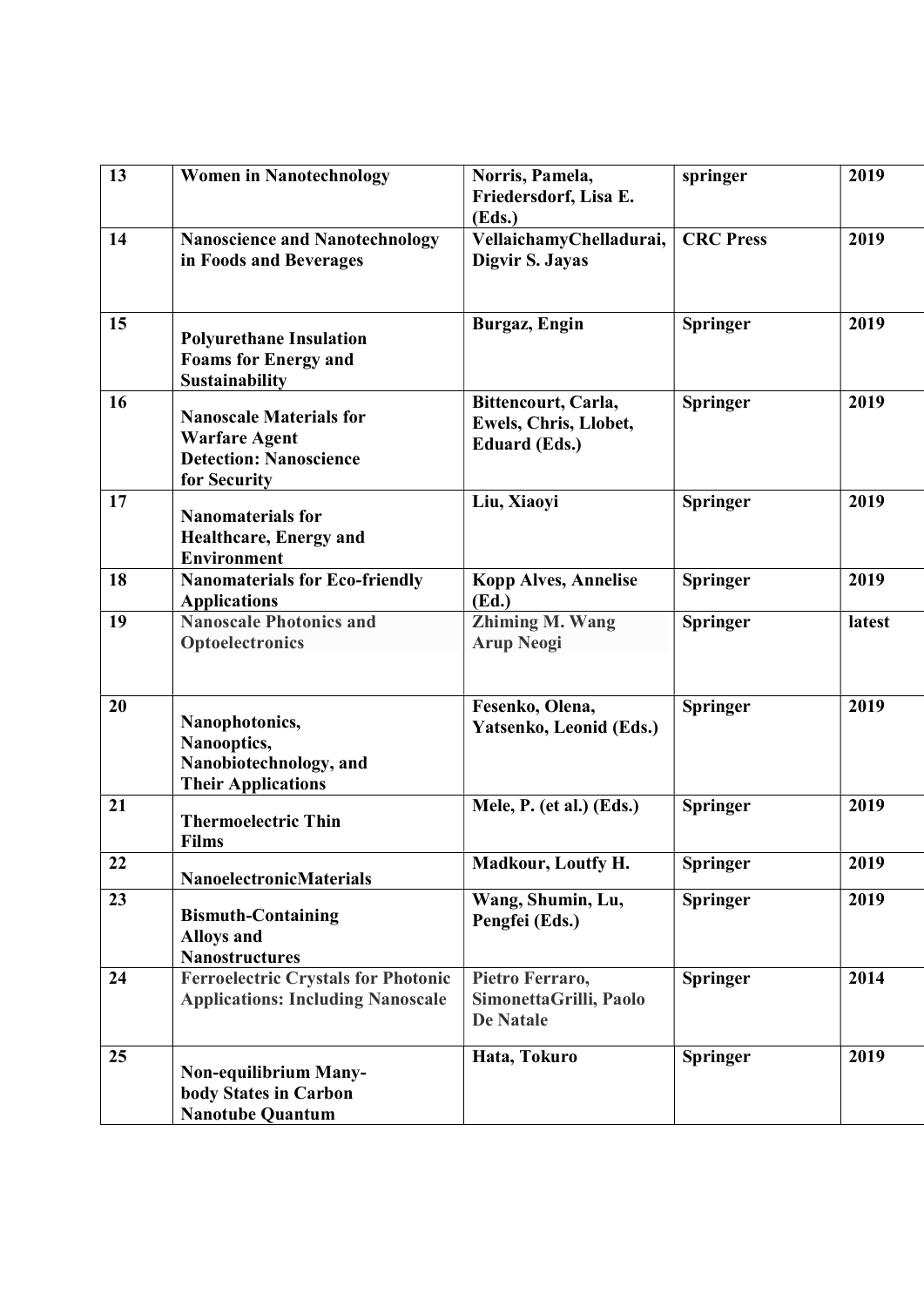|    | <b>Dots</b>                                                                                                                |                                                                                 |                 |      |
|----|----------------------------------------------------------------------------------------------------------------------------|---------------------------------------------------------------------------------|-----------------|------|
| 26 | <b>Single-Walled Carbon</b><br><b>Nanotubes</b>                                                                            | Li, Yan, Maruyama,<br>Shigeo (Eds.)                                             | <b>Springer</b> | 2019 |
| 27 | Nanomechanics in van<br>der Waals<br><b>Heterostructures</b>                                                               | <b>Holwill, Matthew</b>                                                         | <b>Springer</b> | 2019 |
| 28 | <b>Nanoporous Materials</b><br>for Gas Storage                                                                             | Kaneko, Katsumi,<br>Rodríguez-Reinoso,<br>Francisco (Eds.)                      | <b>Springer</b> | 2019 |
| 29 | <b>Nanoelectronics and Photonics:</b><br>From Atoms to Materials, Devices,<br>and Architectures                            | AnatoliKorkin, Federico<br>Rosei                                                | <b>Springer</b> | 2008 |
| 30 | <b>Self-Healing</b><br><b>Nanotextured Vascular</b><br><b>Engineering Materials</b>                                        | Yarin, A.L., Lee, M., An,<br>S., Yoon, S.S.                                     | Springer        | 2019 |
| 31 | <b>Nanotechnology for</b><br><b>Nucleic Acid Delivery</b>                                                                  | Ogris, Manfred, Sami,<br>Haider (Eds.)                                          | <b>Springer</b> | 2019 |
| 32 | Computational<br><b>Continuum Mechanics</b><br>of NanoscopicStructures                                                     | Ghavanloo, Esmaeal,<br>Rafii-Tabar, Hashem,<br>Fazelzadeh, Seyed<br>Ahmad       | <b>Springer</b> | 2019 |
| 33 | <b>Sustainable Polymer</b><br><b>Composites and</b><br><b>Nanocomposites</b>                                               | namuddin, Thomas, S.,<br>Kumar Mishra, R.,<br>Asiri, A.M. (Eds.)                | <b>Springer</b> | 2019 |
| 34 | Nano-Energetic<br><b>Materials</b>                                                                                         | Bhattacharya, S.,<br>Agarwal, A.K.,<br>Rajagopalan, T., Patel,<br>$V.K.$ (Eds.) | <b>Springer</b> | 2019 |
| 35 | <b>Micro and Nano</b><br><b>Machining of</b><br><b>Engineering Materials</b>                                               | Kumar, K., Zindani, D.,<br>Kumari, N., Davim, J.P.<br>(Eds.)                    | <b>Springer</b> | 2019 |
| 36 | <b>Electrical Properties of</b><br><b>Indium Arsenide</b><br><b>Nanowires and Their</b><br><b>Field-Effect Transistors</b> | Fu, Mengqi                                                                      | <b>Springer</b> | 2019 |
|    | <b>Alkyne-Based</b><br>Nanostructures on                                                                                   |                                                                                 |                 |      |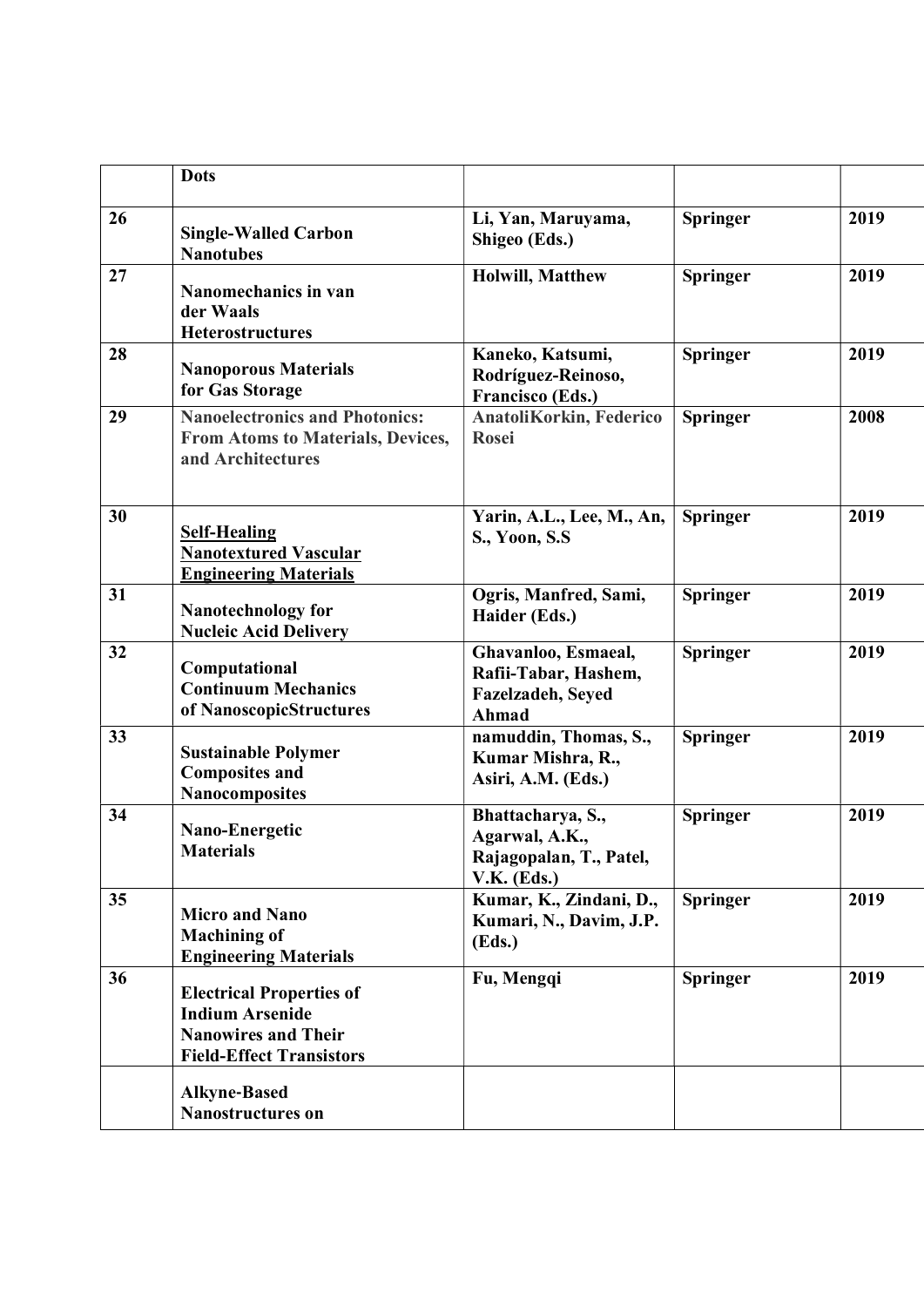| 37 | <b>Silver Substrates</b>                                                                                                           | Hellwig, Raphael                                             | <b>Springer</b>                                     | 2019   |
|----|------------------------------------------------------------------------------------------------------------------------------------|--------------------------------------------------------------|-----------------------------------------------------|--------|
| 38 | <b>Silicene</b><br>:Prediction, Synthesis, Application                                                                             | Vogt, Patrick, Lay, Guy<br>Le $(Eds.)$                       | <b>Springer</b>                                     | 2019   |
| 39 | <b>Properties of Synthetic</b><br><b>Two-Dimensional</b><br><b>Materials and</b><br><b>Heterostructures</b>                        | Lin, Yu-Chuan                                                | <b>Springer</b>                                     | 2018   |
| 40 | The Physics of Semiconductors:<br><b>With Applications to</b><br><b>Optoelectronic Devices</b>                                     | Kevin F. Brennan                                             | Cambridge<br><b>University Press</b>                | latest |
| 41 | <b>Optoelectronics And Photonics:</b><br><b>Principles And Practices</b>                                                           | Safa O. Kasap                                                | <b>Pearson</b>                                      | latest |
| 42 | <b>Modern Physics For Scientists And</b><br><b>Engineers</b>                                                                       | <b>Taylor &amp; Zafiratos</b>                                | <b>Pearson</b>                                      | 2018   |
| 43 | <b>CRC Handbook of</b><br><b>Thermoelectrics</b>                                                                                   | D.M. Rowe                                                    | <b>CRC PRESS</b>                                    | latest |
| 44 | <b>Mixed Metal Oxides</b><br><b>Nanocomposites for Visible Light</b><br><b>Induced Photocatalysis</b>                              | R. Ajay Rakkesh<br>D. Durgalakshmi<br>S. Balakumar           | <b>Springer</b>                                     | 2017   |
| 45 | Design, Synthesis and<br><b>Applications of One-</b><br><b>Dimensional</b><br><b>Chalcogenide Hetero-</b><br><b>Nanostructures</b> | Zhuang, Tao-Tao                                              | springer                                            | 2018   |
| 46 | Diatom nanotechnology: progress<br>and emerging technology                                                                         | <b>DusanLosic</b>                                            | <b>London: Royal</b><br>Society of<br>Chemistry,    | 2018   |
| 47 | Semiconductor nanowires -<br>growth, physics, devices and<br>applications                                                          | G. Koblmueller                                               | Cambridge<br>: Cambridge<br><b>University Press</b> | 2015   |
| 48 | <b>Electrochemical Sensors,</b><br><b>Biosensors and their Biomedical</b><br><b>Applications</b>                                   | Xueji Zhang,<br>HuangxianJu, Joseph<br>Wang                  | <b>Elsevier</b>                                     | 2015   |
| 49 | Nanotechnology:<br><b>Understanding Small</b><br><b>Systems</b>                                                                    | <b>Ben Rogers, Jesse</b><br>Adams,<br><b>SumitaPennathur</b> | <b>CRC PRESS</b>                                    | 2008   |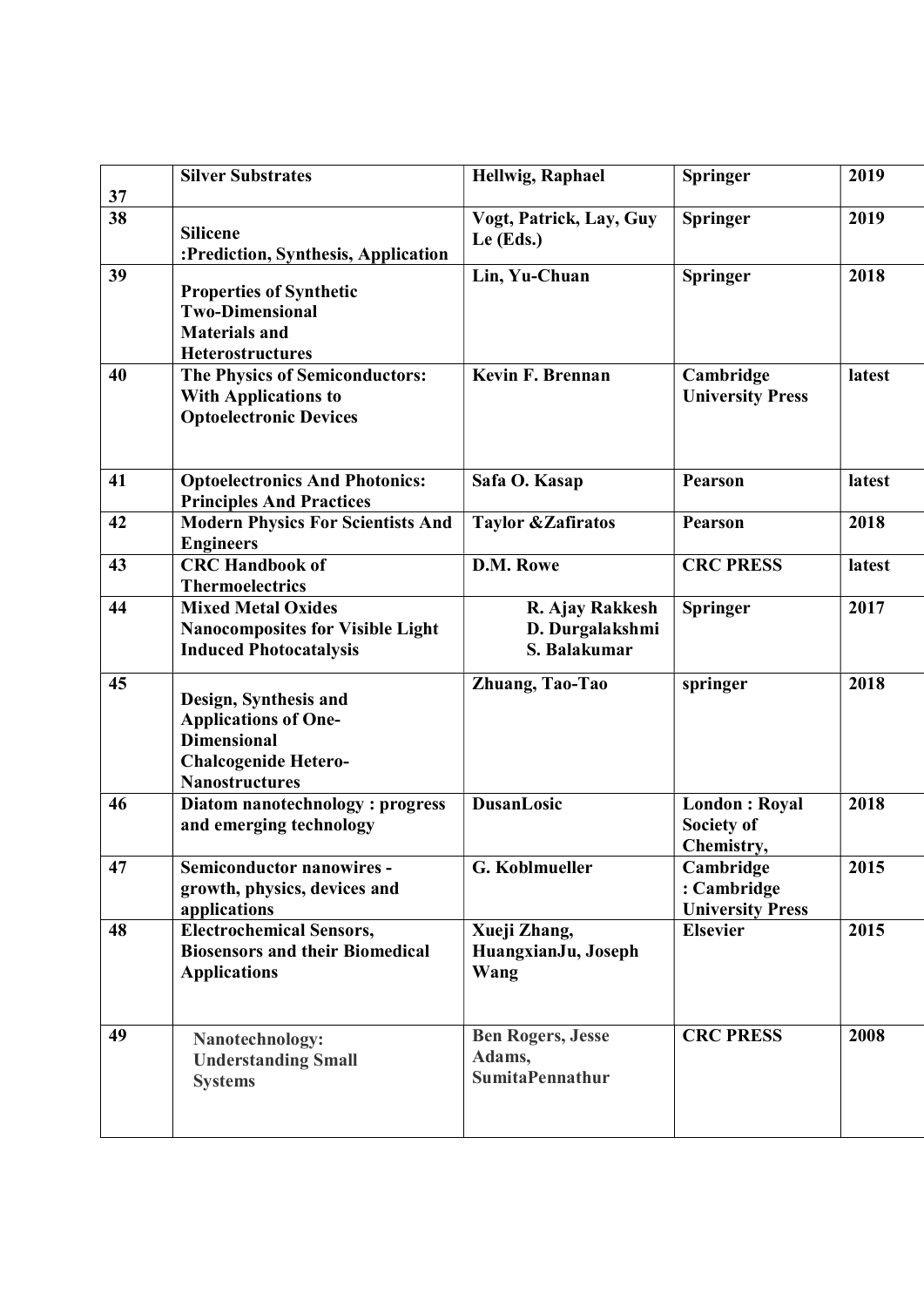| 50 | <b>Perovskite Solar Cells: Technology</b><br>and Practices                                               | Kunwu Fu, Anita Wing<br>Ho-Baillie, Hemant<br>Kumar Mulmudi, Pham<br>Thi Thu Trang | <b>CRC PRESS</b>                            | 2019          |
|----|----------------------------------------------------------------------------------------------------------|------------------------------------------------------------------------------------|---------------------------------------------|---------------|
| 51 | <b>Characterization Techniques for</b><br><b>Perovskite Solar Cell Materials</b>                         | MeysamPazoki, Anders<br><b>Hagfeldt</b> , Tomas<br><b>Edvinsson</b>                | <b>Elsevier Science</b>                     | 2019          |
| 52 | <b>Quantum Dot Solar Cells</b>                                                                           | Jiang Wu, Zhiming M.<br>Wang                                                       | springer                                    | 2013          |
| 53 | <b>Electronic Properties of Materials:</b><br><b>An Introduction for Engineers</b>                       | <b>Rolf E. Hummel</b>                                                              | <b>SPRINGER</b>                             | <b>LATEST</b> |
| 54 | <b>Basic Physics Of Nanoscience</b>                                                                      | <b>Wolfram Schommers</b>                                                           | <b>Elsevier</b>                             | 2018          |
| 55 | <b>Nanoceramics in clinical Use</b>                                                                      | Maria Vallet-Regi and<br><b>Daniel Arcos Navarrete</b>                             | <b>Royal Society of</b><br><b>Chemistry</b> | 2016          |
| 56 | Nanodiamond                                                                                              | <b>Oliver A Williams</b>                                                           | <b>Royal Society of</b><br><b>Chemistry</b> | 2014          |
| 57 | <b>Mathematics and Physics for</b><br>Nanotechnology                                                     | Paolo Di Sia                                                                       | De Gruyter                                  | 2019          |
| 58 | <b>Advanced Thermoelectronics</b>                                                                        | <b>RenLan Zhang</b>                                                                | <b>CRC</b>                                  | 2018          |
| 59 | <b>Silicon Nanomaterials Sourcebook</b><br><b>Vol.I</b> and Vol.II                                       | <b>Sattler</b>                                                                     | <b>CRC</b>                                  | 2018          |
| 60 | <b>Nanomaterials for Solar Cell</b><br><b>Applications</b>                                               | <b>Sabu Thomas, El</b><br>HadjiMamour                                              | <b>Elsevier</b>                             | 2019          |
| 61 | <b>Colloidal Quantum Dot</b><br><b>Optoelectronics and Photovoltaics</b>                                 | GerasimosKonstantatos,<br><b>Edward H. Sargent</b>                                 | Cambridge<br><b>University Press</b>        | 2013          |
| 62 | <b>Solar Light Harvesting with</b><br><b>Nanocrystalline Semiconductors</b>                              | OleksandrStroyuk                                                                   | <b>Springer</b>                             | 2018          |
| 63 | <b>Large Area and Flexible</b><br><b>Electronics</b>                                                     | Mario Caironi, Yong-<br><b>Young Noh</b>                                           | <b>Wiley</b>                                | latest        |
| 64 | <b>Transparent Electronics: From</b><br><b>Synthesis to Applications</b>                                 | Antonio Facchetti, Tobin<br><b>Marks</b>                                           | <b>Wiley</b>                                | 2010          |
| 65 | <b>Low-cost Nanomaterials: Toward</b><br><b>Greener and More Efficient</b><br><b>Energy Applications</b> | Zhiqun Lin, Jun Wang                                                               | <b>Springer</b>                             | 2014          |
| 66 | Phosphors, Up Conversion Nano<br>Particles, Quantum Dots and Their<br>, Volume 1                         | Ru-Shi Liu                                                                         | <b>Springer</b>                             | 2016          |
| 67 | <b>Transparent Conductive Zinc</b><br><b>Oxide: Basics and Applications in</b><br><b>Thin Film</b>       | <b>Klaus Ellmer, Andreas</b><br><b>Klein, Bernd Rech</b>                           | <b>Springer</b>                             | 2018          |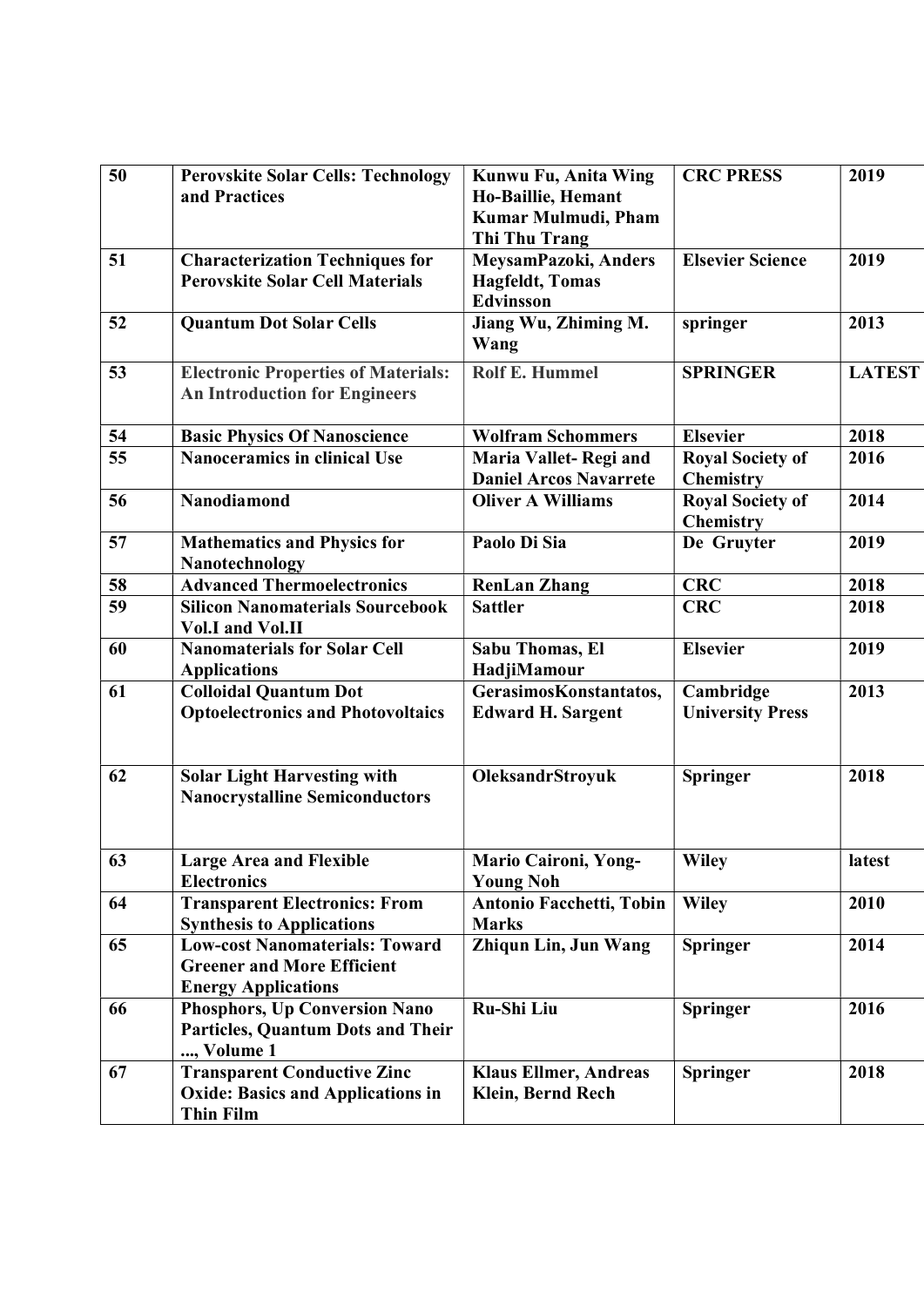| 68 | <b>Micro and Nanomachining</b>                                                                         | <b>Xuesong Han</b>                                          | <b>Bentham Science</b>    | latest |
|----|--------------------------------------------------------------------------------------------------------|-------------------------------------------------------------|---------------------------|--------|
|    | <b>Technology-Size, Model and</b>                                                                      |                                                             | <b>Publishers</b>         |        |
|    | <b>Complex Mechanism</b>                                                                               |                                                             |                           |        |
| 69 | Comprehensive nanoscience and                                                                          | David Andrews,                                              | Amsterdam                 | 2010   |
|    | technology / [electronic resource]                                                                     | <b>Gregory Scholes, Gary</b>                                |                           |        |
|    |                                                                                                        | Wiederrecht.                                                |                           |        |
| 70 | <b>Astrophysics</b>                                                                                    | Meeks, ML                                                   | <b>Academic Press</b>     | latest |
| 71 | <b>Dynamic scattering: with</b><br>applications to chemistry, biology<br>and physics                   | Berne, Bruce J   Pecora,<br><b>Robert</b>                   | NY, John Wiley            | latest |
| 72 | <b>Biophysics</b>                                                                                      | Ehrenstein, Gerald; Ed  <br>Lecar, Harold; Ed               | <b>Academic press</b>     | latest |
| 73 | Maya in physics                                                                                        | Panda, NC                                                   | <b>MotilalBanarsidass</b> | latest |
| 74 | The Tao of physics: an exploration<br>of the parallels between modern<br>physics and Eastern mysticism | Capra, Fritjof                                              | Flamingo                  | latest |
| 75 | <b>Fourier transforms in physics</b>                                                                   | Champeney, D C                                              | <b>Wiley Eastern</b>      | latest |
| 76 | <b>Quantum Hectrostructures:</b><br><b>Microelectronics and</b><br>optoelectronics                     | <b>Mitin, Vladimir R</b>                                    | Cambridge                 | latest |
| 77 | <b>Optical physics</b>                                                                                 | Lipson, H   Lipson, S G  <br><b>Tannhauser, D S</b>         | Cambridge                 | 1998   |
| 78 | <b>Electronic Properties of Materials,</b><br>$3RD$ ED.                                                | <b>Rolf E. Hummel</b>                                       | <b>Springer</b>           | 2001   |
| 79 | <b>Photonic and Electronic Properties</b><br>of Fluoride Materials                                     | <b>Alain Tressaud,</b><br><b>Kenneth R.</b><br>Poeppelmeier | <b>Elsevier</b>           | 2016   |
| 80 | <b>Semiconductor Nanostructures for</b><br><b>Optoelectronic Applications</b>                          | <b>Todd D. Steiner</b>                                      | <b>Artech house</b>       | 2004   |
| 81 | <b>Optoelectronic Devices: Advanced</b><br><b>Simulation and Analysis</b>                              | <b>Joachim Piprek</b>                                       | <b>Springer</b>           | 2005   |
| 82 | <b>Ultrafast Photonics</b>                                                                             | A. Miller, D.T. Reid,                                       | <b>SUSSP</b>              | 2019   |
|    |                                                                                                        | D.M. Finlayson                                              | <b>Publications</b>       |        |
| 83 | <b>Micro- and Opto-Electronic</b>                                                                      | Ephraim Suhir, Y.C.                                         | <b>Springer</b>           | 2007   |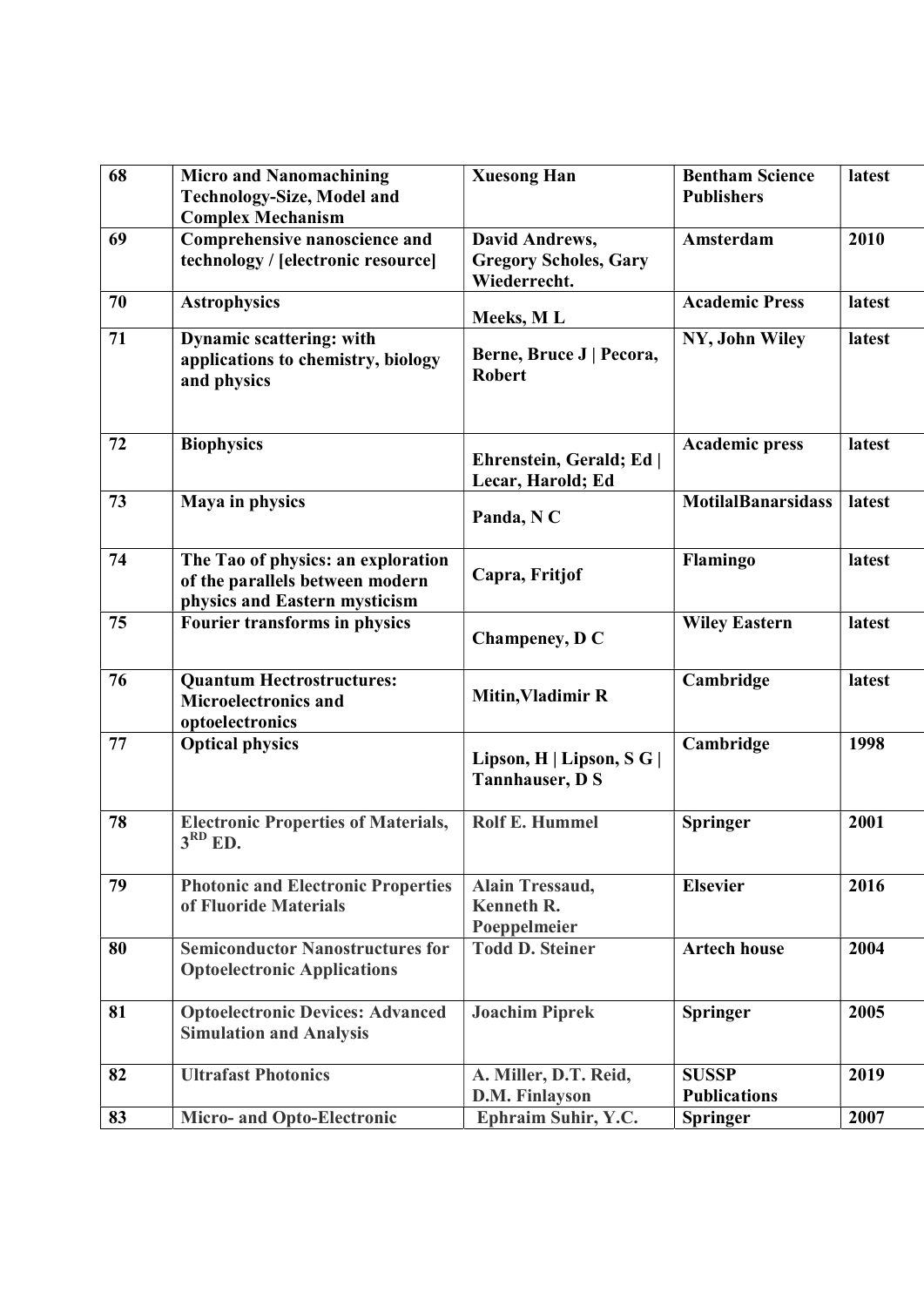|    | <b>Materials and Structures: Physics,</b><br>Mechanics, Design, Reliability,<br>Packaging, Vol.1                | Lee, C.P. Wong                                                                                                     |                                    |               |
|----|-----------------------------------------------------------------------------------------------------------------|--------------------------------------------------------------------------------------------------------------------|------------------------------------|---------------|
| 84 | <b>Computational Nanoscience</b><br><b>Applications for Molecules,</b><br><b>Clusters, and Solids</b>           | KálmánVarga, Joseph<br><b>A. Driscoll</b>                                                                          | Cambridge                          | 2011          |
| 85 | <b>Quantum Transport</b><br><b>Introduction to Nanoscience</b>                                                  | Yuli V. Nazarov,<br><b>Yaroslav M. Blanter</b>                                                                     | Cambridge                          | 2011          |
| 86 | <b>Nanotechnology and Development</b><br><b>What's in it for Emerging</b><br><b>Countries?</b>                  | Shyama V. Ramani                                                                                                   | Cambridge                          | 2014          |
| 87 | <b>Raman Spectroscopy and its</b><br><b>Application in Nanostructures</b>                                       | <b>Shu-Lin Zhang</b>                                                                                               | <b>Wiley</b>                       | 2012          |
| 88 | <b>Foundations for Nanoscience and</b><br>Nanotechnology                                                        | <b>Nils O. Petersen</b>                                                                                            | <b>CRC</b> Press                   | 2017          |
| 89 | <b>Introduction to Nanoscience and</b><br><b>Nanomaterials</b>                                                  | Dinesh C Agrawal                                                                                                   | World Scientific,<br>London        | 2013          |
| 90 | <b>Advances in Phytonanotechnology:</b><br><b>From Synthesis to Application</b>                                 | <b>Mansour Ghorbanpour,</b><br><b>ShabirHussainWani</b>                                                            | <b>AP</b> Academic<br><b>Press</b> | 2019          |
| 91 | <b>Basic Physics of Nanoscience:</b><br><b>Traditional Approaches and New</b><br>Aspects at the Ultimate Level. | <b>Wolfram Schommers</b>                                                                                           | <b>Elsevier</b>                    | 2019          |
| 92 | <b>Nanoscience and Nanotechnology:</b><br><b>Advances and Developments in</b><br><b>Nano-sized Materials</b>    | <b>Marcel Van de Voorde</b>                                                                                        | De Gruyter                         | 2018          |
| 93 | <b>An Introduction to Green</b><br>Nanotechnology                                                               | <b>Mahmoud</b><br>Nasrollahzadeh,<br>Mohammad S. Sajadi,<br>MonirehAtarod,<br>MohaddesehSajjadi,<br>Zahra Isaabadi | <b>AP</b> Academic<br><b>Press</b> | 2019          |
| 94 | <b>GATE Physics 2020 Seventeenth</b><br><b>Edition</b>                                                          |                                                                                                                    | <b>G.K.PUB</b>                     | 2019          |
| 95 | <b>Cengage Physics For JEE</b> (<br><b>ADVANCE</b> ) Set Of 6 Books (<br>Mechanics-Vol- $1 \& 2$ , Optics $\&$  | <b>B.M. SHARMA</b>                                                                                                 | <b>Cengage Learning</b>            | <b>LATEST</b> |